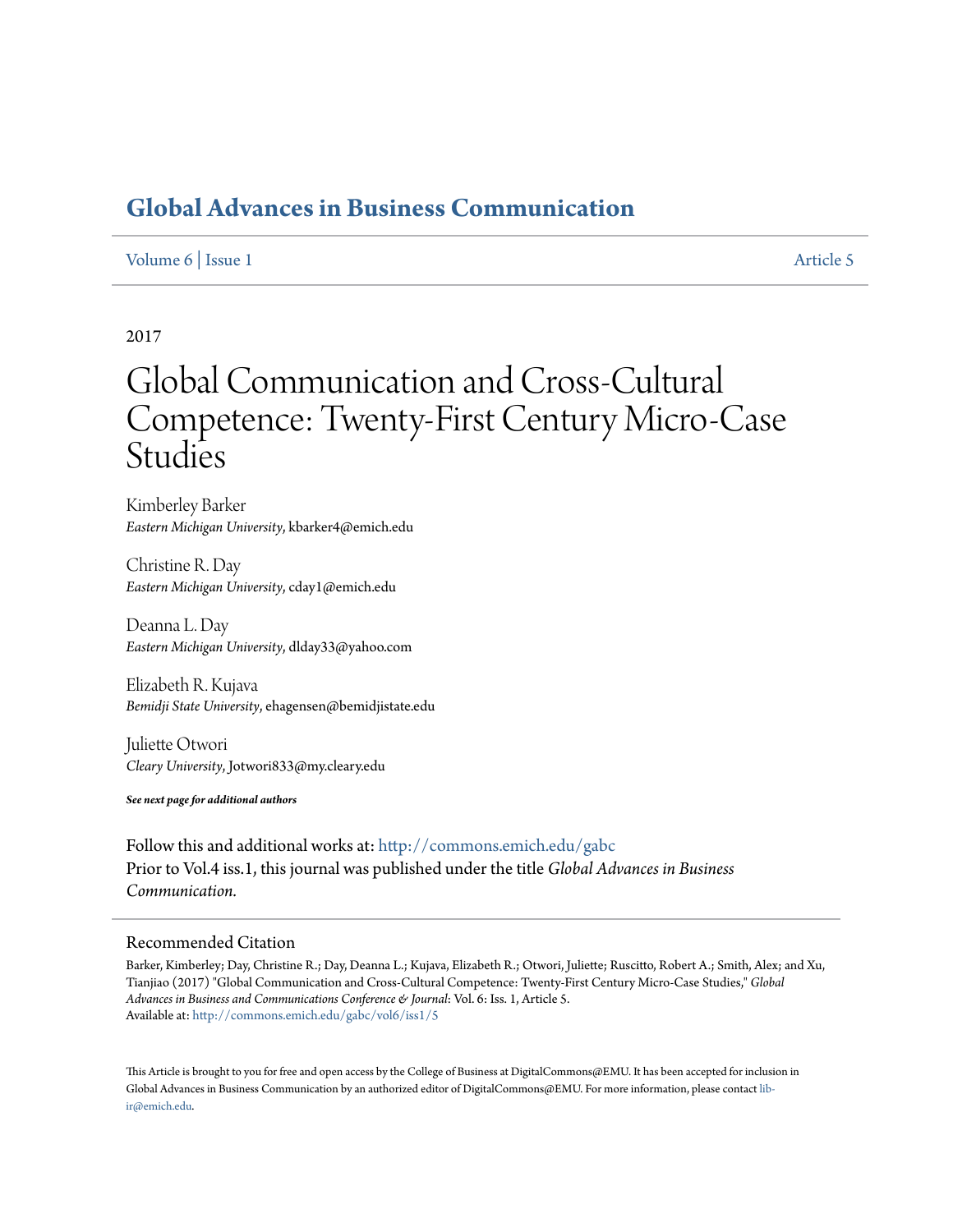# Global Communication and Cross-Cultural Competence: Twenty-First Century Micro-Case Studies

## **Authors**

Kimberley Barker, Christine R. Day, Deanna L. Day, Elizabeth R. Kujava, Juliette Otwori, Robert A. Ruscitto, Alex Smith, and Tianjiao Xu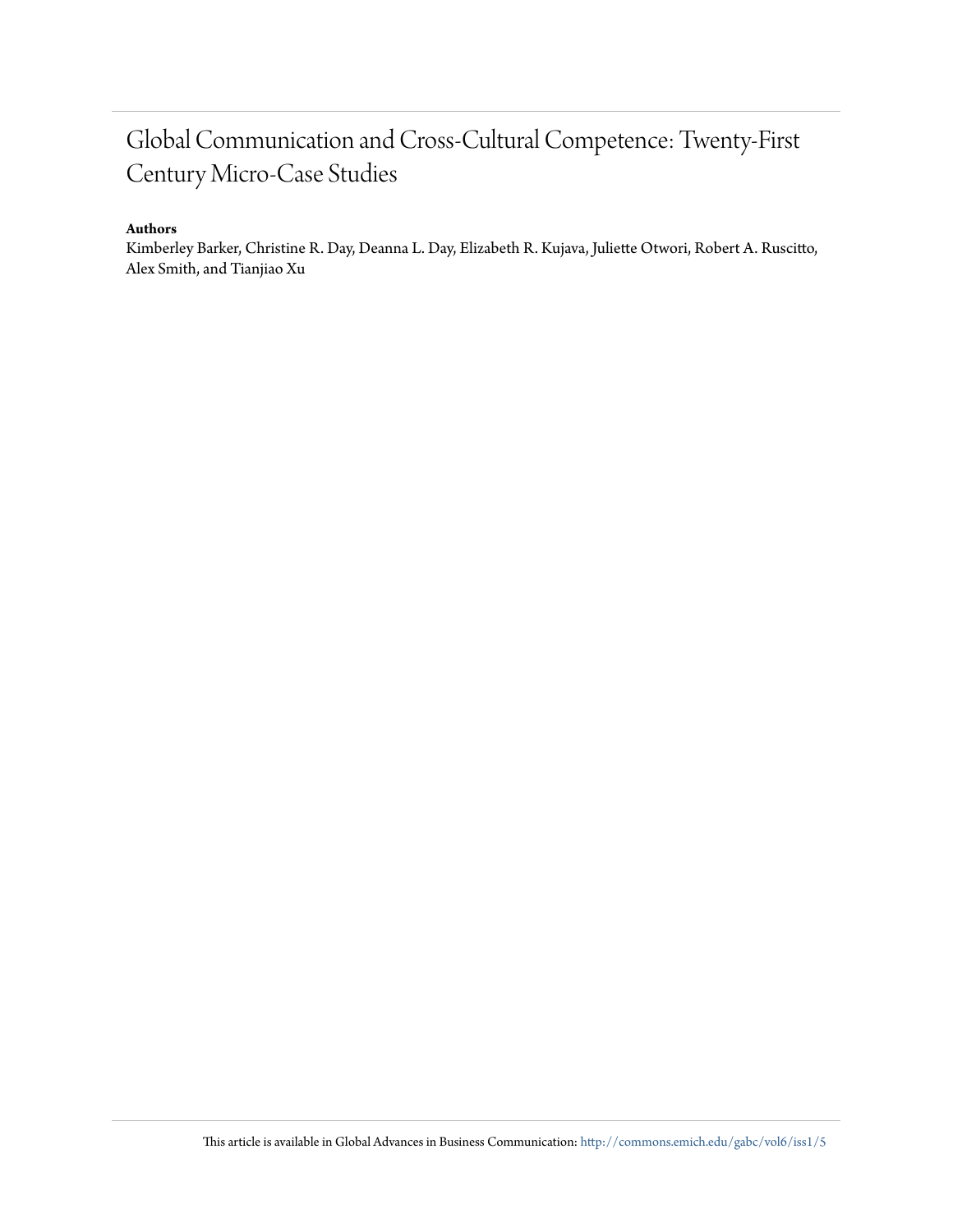# Global Communication and Cross-Cultural Competence: Micro-case Studies for Today's World

# **[Kimberley Barker,](javascript:popUp() [Christine R. Day,](javascript:popUp() [Deanna L. Day,](javascript:popUp() [Elizabeth R. Kujava,](javascript:popUp() [Juliette Otwori,](javascript:popUp() [Robert A. Ruscitto,](javascript:popUp() [Alex Smith,](javascript:popUp() and [Tianjiao Xu](javascript:popUp()**

**Sensitivity to diversity now demands a strategic understanding of the importance of crosscultural communication competence in every action in organizations, communities, and nations throughout the world. Employers cannot under value global business communication and cultural competencies.** 

**Cross-cultural misunderstandings can be tricky in the best of circumstances and literally explosive in the worst. To prevent misunderstanding requires awareness of as many aspects of the other's culture as possible to avoid trespassing on someone's beliefs or cultural sensitivities. Being blind to the global communication and cross-cultural implications is no excuse once an incident**  has happened. According to Victor (1992), "Few things...are more important in conducting **business on a global scale than skill in communication, because few other areas of business practice depend so much on an understanding of the cultural heritage of the participants" (p. xiii). The emphasis here should be placed on the concept that "communication and culture are inextricably intertwined. Indeed, culture itself is one form of communication…. Consequently, the study of cultural differences and similarities so essential to international business success is largely inseparable from the study of international business communication" (Victor, 1992). Collaboration is a strategic imperative. "Cultural synergy in today's global economy requires individuals with multinational organizations to be culturally aware and competent in cross-cultural communication" (Schmidt, Conaway, Easton, & Wardrope, 2007).** 

**Managing what Rogers (2015) identified as the "necessity of multi-tasking, compromise, and competitiveness, challenged by information overload and misrepresentation, attention deficit, and cross-cultural impatience," the authors have developed these seven micro-cases which are designed to create cross-cultural awareness on multiple levels, spark discussions, and prevent unintended** *faux pas***. They are examples of how global communicators and global organizations must "process information, decipher falsehood, speak truthfully, seek understanding, reach consensus, and discipline self-centeredness" (Rogers, 2015). Conaway (2015) reinforced Roger's point: "today's firms will not succeed without effective business communication. Global firms today depend on their managers' ability to communicate, whether across cultures, within the organization, or with competitors who are challenging the company's very existence." To assist with this process, at the end of each case, discussion points and questions are included. Case discussions can be held in many settings—teams, organizational committees, classrooms, and community gatherings. One unique feature of these cases is the "bumper sticker" summary which captures the essence of each case. While each incident is real, names and identifying details have been changed to preserve confidentiality.** 

## Micro Case One. A Reluctant Handshake

**This case was prepared by Deanna L. Day and Christine R. Day.**

*Case One, "A Reluctant Handshake," highlights the global communication, cultural, and sub-cultural issues related to touching in a professional setting. One additional point made by the*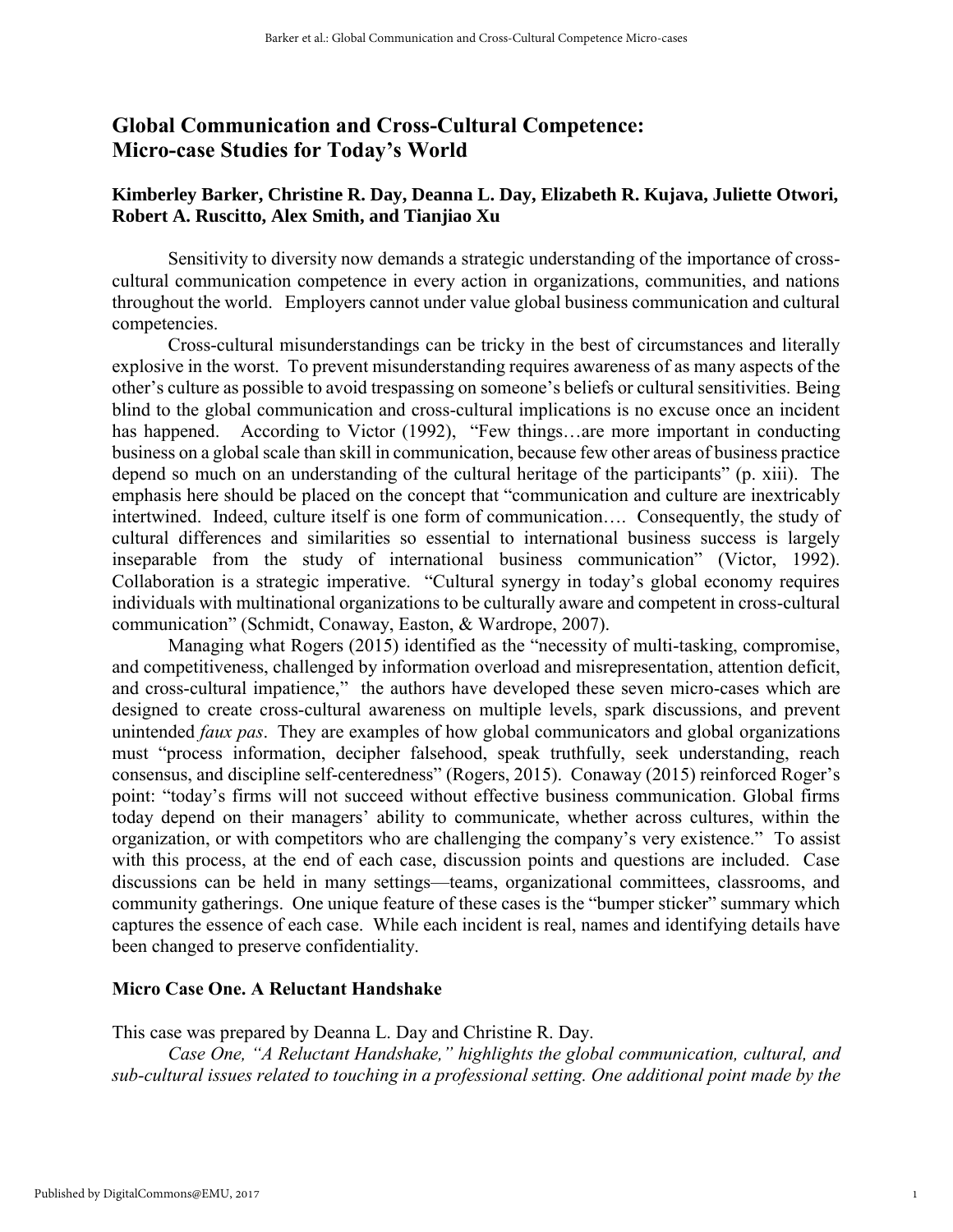# *case is that the underlying reason for an action may not always be a religious one, but could be health related.*

**Leeann Ruskin, a third-year adjunct faculty member at a major university, looked at her course evaluations from students for the term just ending and shook her head in disbelief: What could have prompted the very negative comment one student made?**

**She remembered vividly the day in question. It was the first day of class for a new school year and a new semester. Since this was a freshman-level class, students were also new to campus. New classes routinely require introductions, and Ruskin tried to have an interesting icebreaker. She had the students do a "mix it up" exercise where they had to stand up, move around the room, shake hands with and greet every other person in the class. The room buzzed with excitement as the new students greeted each other, and it seemed to be quite a success. The rest of the semester went as expected, and students continued to network with each other.**

**Now, at the end of that term, Ruskin was looking at a student's comment on the semesterend course evaluation and was shocked. The student rated her "D" (the lowest possible) and commented: "The instructor was very insensitive and unaware. She even expected us to shake hands during introductions."** 

**Thinking about that first day of class, Ruskin did not recall that any of the students participated reluctantly. No one seemed to hesitate, or to avoid the activity, or to ask to be exempt from the introductions. She wondered why the student did not immediately indicate any discomfort. Why did this student not ask for an alternative way to participate?** 

**Looking back, Ruskin tried to think through how students who were reluctant to "touch" anyone else could participate. While she thought of the handshake as a form of friendly interaction, clearly some students did not see things that way. How could she re-design the exercise so that students from outside the main culture could fully participate but not have to do anything that would make the giver or the receiver of the handshake uncomfortable? She also thought about the idea that religious beliefs were not the only reason for a reluctance to touch others. Perhaps students were germphobic, had skin sensitivities, or were adverse to having others touch them for health reasons. She asked herself what other inclusive instructions could have been provided, such as, "If anyone does not want to shake hands, let's work out an alternative now, before we start." This would have provided an option before the activity started. Also, in a low-key, positive and friendly way, any concerned student needed to be prepared to suggest an alternative action, such as, "I am not able to shake hands, but I would be very happy to do this [provide alternative]." No big loud "ugh……" no moaning or groaning, but a maturely presented alternative. It was now apparent that, for the entire semester, the student had harbored a grudge about the handshake introductions.** 

#### Micro Case One: Discussion

- **1. In terms of global business communication, what does this case help teach us? What is this case about?**
- **2. Multinational corporations must "operate in different markets with different cultures, histories, values, social systems, and languages" (Black & Mendenhall, 2000). How does this level of diversification reflect in this case?**
- **3. What responsibility should the student assume to communicate his/her own reluctance to participate in a handshaking introduction? What responsibility should Ruskin take for her**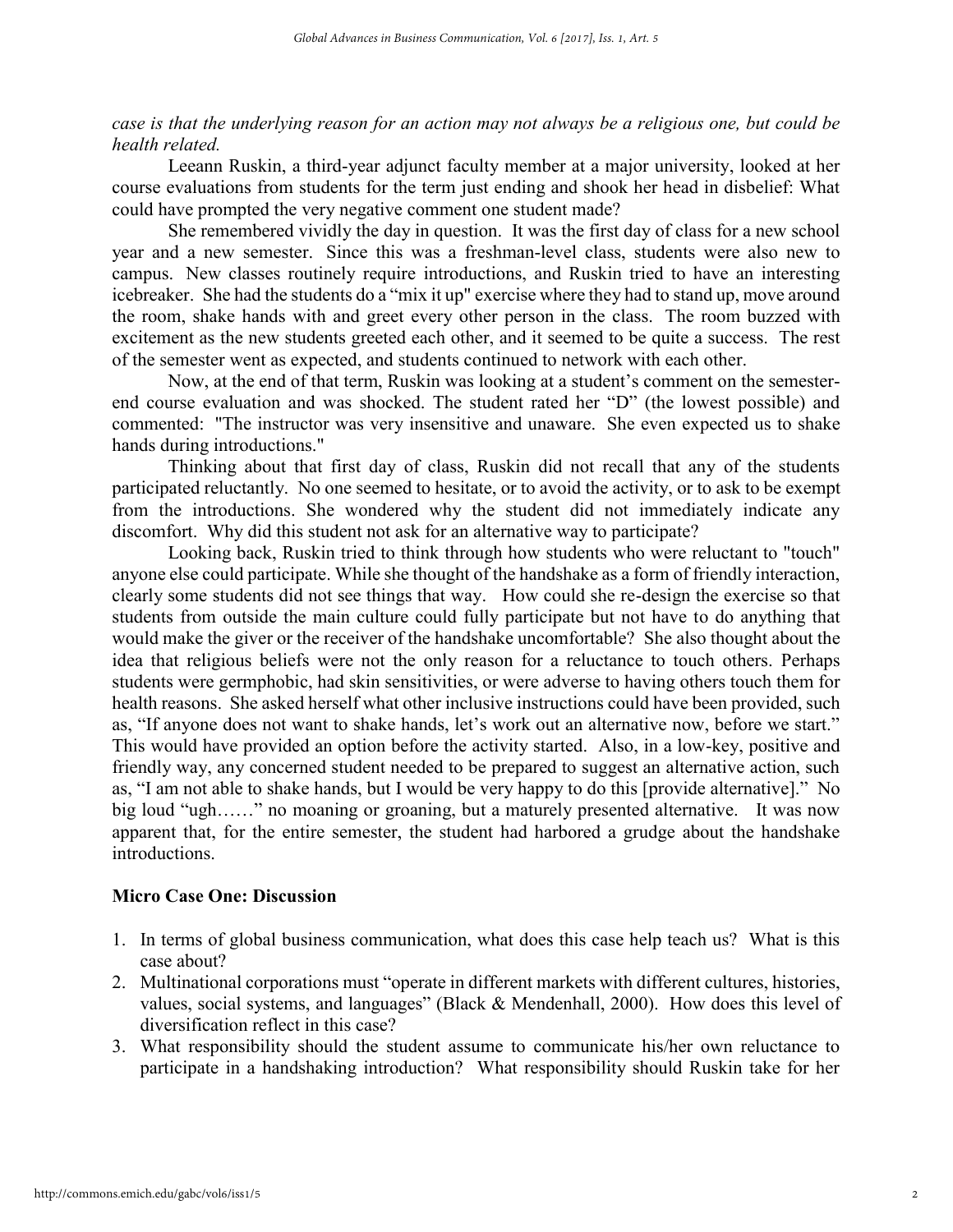**introduction exercise to be inclusive and respect other cultural customs outside the host culture's practices?**

- **4. What recommendations do others have for the student who did not want to shake hands?**
- **5. Many times, a situation such as this may be immediately labelled as based on "religious reasons." What other reasons would cause sensitivity to handshakes? Ruskin's orientation was that handshakes are a form of friendly interaction. Clearly the student did not see handshakes or physical contact that way.**
- **6. Would a different set of more inclusive instructions provide help, such as, "If anyone does not want to shake hands, let's work out an alternative now, before we start"? This would provide an option before the activity started. Also, in a low-key, positive, friendly way, the student needs to be prepared to suggest some alternative actions, such as, "I am not able to shake hands, but I would be very happy to do this alternative."**

#### **Bumper Sticker:** Provide Options before the Start!

# Micro Case Two. Power Distance Consequences: Authoritarian Doctor and the Silent Student Nurse

**This case was prepared by Juliette Otwori.**

*Case Two, "Power Distance Consequences: Authoritarian Doctor, Silent Student Nurse," emphasizes the cost of remaining silent as well as how powerful people are sometimes not open to communication from others. How does power distance impact the lives of the people surrounding the authoritarian communicator?*

**Nursing student Gayathri Gupta, an international medical student from India, was troubled over the case of Rachel Laurel, a 23-year old patient who had been diagnosed with stage IV laryngeal cancer. Laurel had just started law school at a major university where she was a very brilliant, dedicated student. Her treating physician, Dr. Topoli, had weighed all the possible options and concluded that if he operated on Laurel, the consequences could include brain damage, blindness, hemorrhage and, worst-case scenario, an untimely death. The doctor discussed these scenarios with the parents and the patient, and they agreed on palliative care (care to minimize pain without invasive treatment) and Laurel signed a Do Not Resuscitate (DNR) form.** 

**Since this was a teaching hospital, Dr. James, a medical professor, came in one morning accompanied by her students. She used Laurel's case as the example in order to explain the condition of the patient and the pathophysiology of cancer to his students. Upon looking at the MRI scans, Dr. James thought that the tumor** *was operable* **and the patient could walk away cancer free after the procedure and chemotherapy.**

**Nursing student Gupta had heard Dr. James discussing Laurel's case, and she followed up with Professor James. Gupta asked in-depth questions about the procedures and treatment. From Dr. James' answers, Gupta began to understand that Laurel might have a chance to survive and even become cancer free.** 

**During this time, Laurel's family had slowly been coming to terms with the fact that their daughter was dying, and they just wanted to make her happy. Concerned, Gupta informed the charge nurse about the conversation with the professor, and the nurse agreed with Gupta.** 

**At the hospital level, this facility was a prime candidate to adopt a communication and care strategy known as Patient-and Family-Centered Care (PFCC) which presents all options to the patients, and then let the patient decide what is best for him or her. PFCC focuses on the patients, families, and the healthcare staff as the co-decision makers in the patient's care. The traditional,**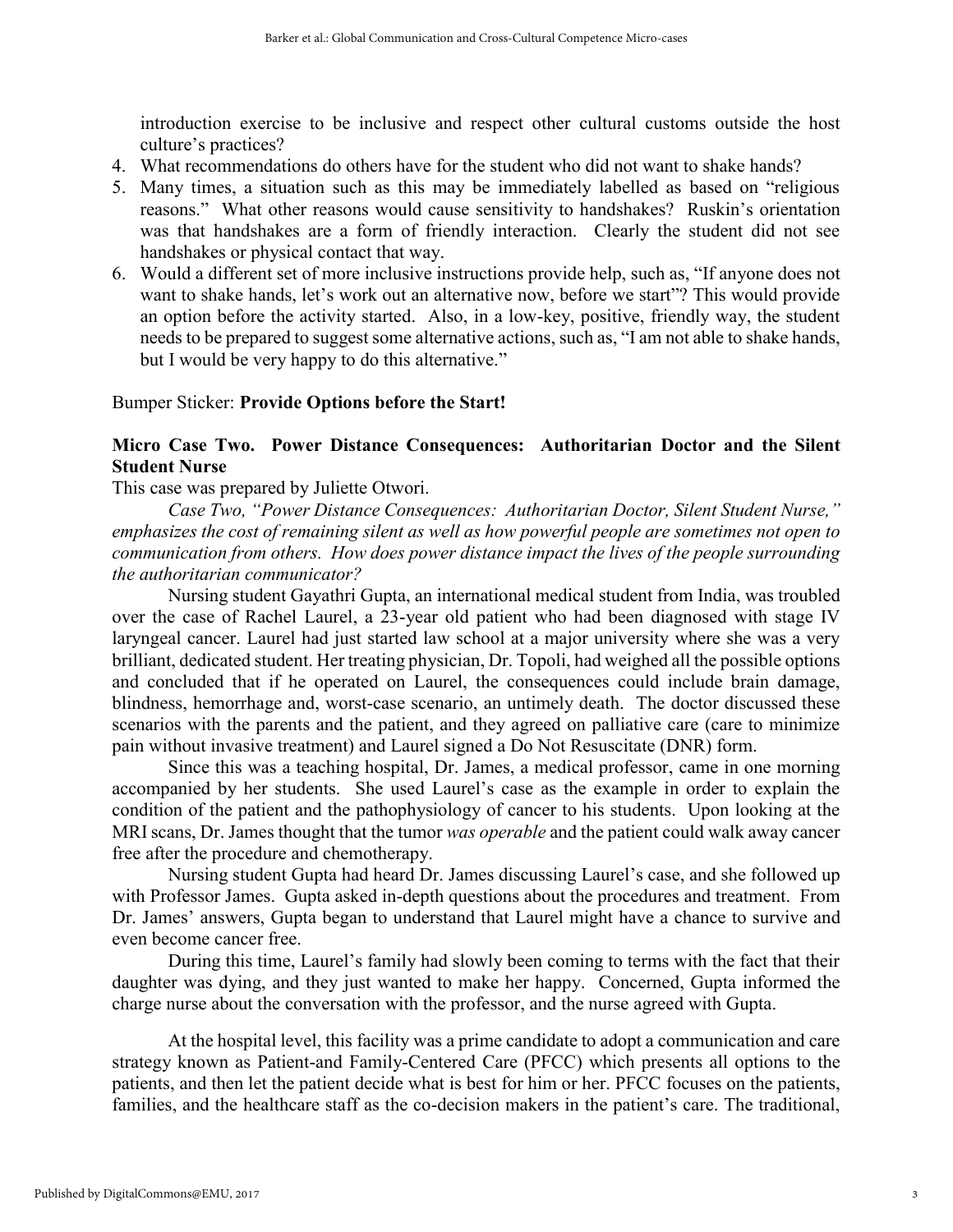**hierarchical, vertical model of care has care and control moving downward from physicians to nurses to other specialists and then to patients and families. In this model, patients and families lose much of the control over their medical care. PFCC focuses, instead, on changing an ingrained, vertical centric culture into a more horizontal culture and patient centric system (Barker, 2015).**

**Unfortunately, two days later patient Laurel stopped breathing, but, after resuscitation, she was able to breathe again. This brief reprieve at life made Jones think that maybe this was her opportunity to do something to help the patient. Gupta discussed Laurel's case again with the charge nurse, who told Gupta that she, as the charge nurse, had hinted to Dr. Topoli about the possible alternatives mentioned by Dr. James, but Dr. Topoli did not care to listen. Gupta was acutely aware that no one dared question Topoli's judgment because he was the most experienced oncologist at the hospital. It seemed to be an unwritten rule that no one questioned Dr. Topoli's decisions. Gupta understood enough about power distance to know that she would not succeed in overcoming Dr. Topoli's case management decisions.** 

**The treating doctor's judgment prevailed, and Laurel died two weeks later.** 

#### Micro-Case Two: Discussion

- **1. In terms of global business communication, what does this case help teach us? What is this case about?**
- **2. Research has shown that "communication between strangers is characterized by a) limited amount of information about each other, b) ignorance of the means to reach a goal, and c) ignorance of the probable outcomes (Duronto, Nishida, & Nakayama, 2005 as cited by Mukherji and Jain, 2015). What are the challenges presented by this research that have implications in this case?**
- **3. How do we see "cultural differences such as attitudes toward [Hofstede's] power distance, individualism or collectivism, uncertainty avoidance, and masculinity or femininity influence people's perceptions about competent behavior" (Mukherji & Jain, 2015) in this case?**
- **4. What responsibility did the student nurse (or a less powerful employee) have to advocate for the patient based upon the information she overheard? What should the student nurse do? Why? What was the impact of the student coming from a culture of high power distance (Hofstede, 1980)? What medical sub-cultural is superimposed over the work communication culture?**
- **5. What responsibility does the charge nurse (a supervisor-type employee) have to advocate for the patient to Dr. Topoli based upon the new information from Dr. James, the professor?**
- **6. What responsibility does the charge nurse have to share the information from Dr. James (the professor) with Dr. Topoli, the treating doctor? Did she in fact share this information with the doctor?**
- **7. How can junior staff and other professional personnel discuss intimidation by senior, more powerful leaders? How can people come to better understand power distance in the general culture as well as the work culture? What is the impact of one's role is in society, considering such ideas as teaching, education, class, gender, clergy, etc.**
- **8. What supports a culture of unquestioning compliance to the opinions of those in charge? Why don't people voice other opinions?**

## **Bumper sticker:** Power Should Not Impede Open Communication.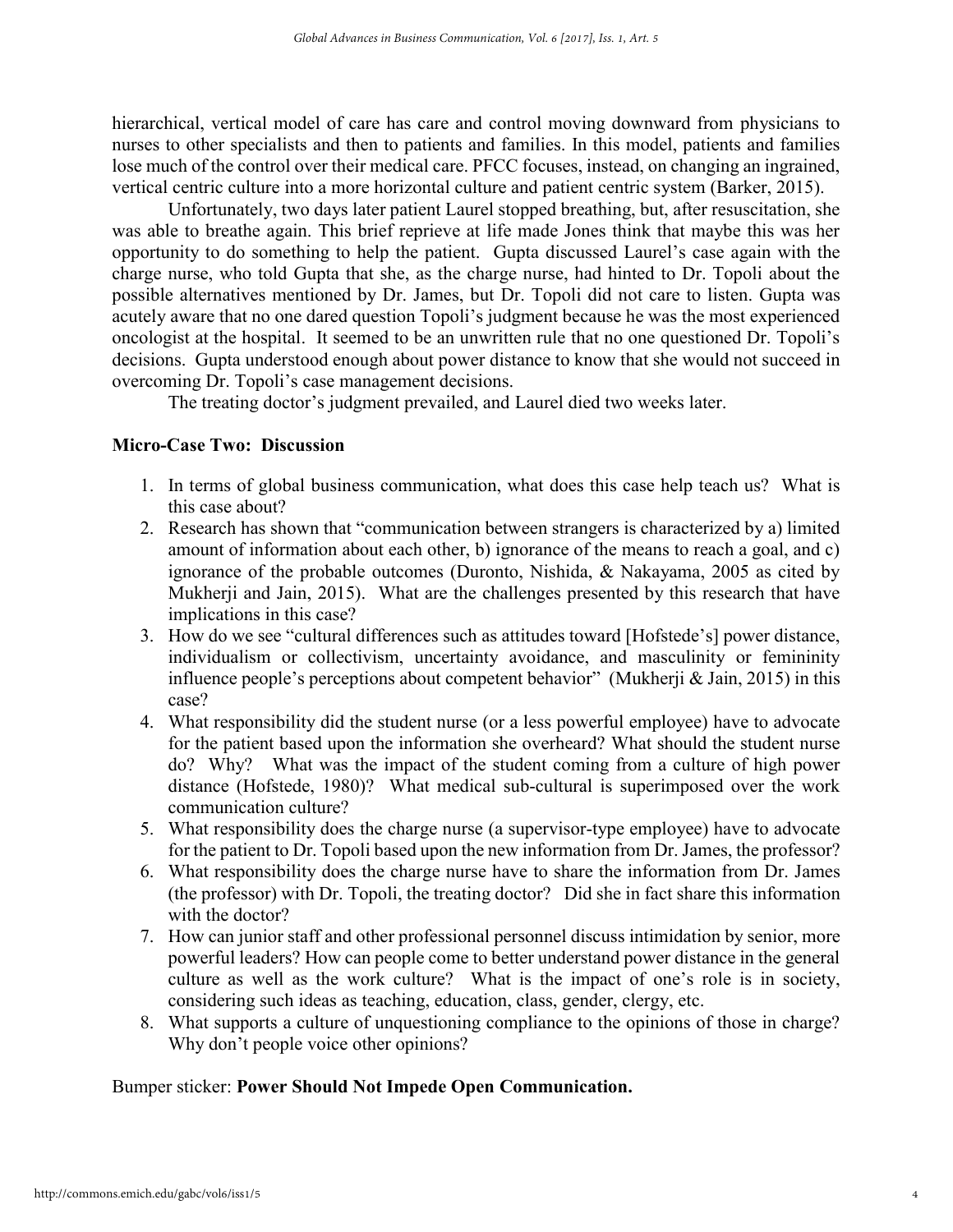# Micro Case Three: Collaboration or Betrayal: Communicating Inside an Alliance.

**This case was provided by Robert A. Ruscitto.** 

*Case Three, "Collaboration or Betrayal: Communicating Inside an Alliance," focuses on the importance of accurate communication when enacting process interventions and the potential of betrayal which creates communication and psychological barriers.* 

**Eight employees (six union workers and two supervisors) on the 4:00 to 11:00 p.m. shift in a large manufacturing facility were involved in a recent explosion in their area of the plant. They were now meeting to determine how to deal with and prevent other similar situations. The event easily could have been tragic since one employee was seriously injured and three others received minor burns. Physical damage to the plant from fire, water, dust, and smoke was extensive. The direct expected loss was about \$250,000, but indirect losses--to the product, business interruption, and the supply chain--were expected to be significantly higher.** 

**As quickly as possible, it was necessary to convene an incident investigation team to interview the eight employees. At the initial meeting, the team worked to establish a common understanding, and posted a statement about this prominently on the team's white board at the front of the meeting room. The team decided that one operational focus, an imperative, was that the report content needed consensus, and that all members of the reporting team needed to agree on consensus with the emphasis that the team was working toward common ground.** 

**The kickoff meeting had been somewhat cordial and began with introductions, an overview of the dilemma, and a description of the discussion's processes and objectives. Historically, the organization's management and labor did not trust each other. It was common when things went wrong for management to mete out some sort of progressive discipline or termination. This forced a situation in which employees often found it easier to lie than tell the truth.** 

**To help frame the bigger picture and establish a sense of urgency to stimulate participation, the team agreed to try to answer two questions: 1) Who were the key stakeholders in this situation and what were their interests in the accident? 2) What might be some of the reasons for the different recollections of the accident by employees? The questions were not intended to assess direct blame, rather to have the group think on a whole-system basis. The first question succeeded in creating a better understanding of the larger scenario, but the second proved more difficult for the group to address. Typical responses were that the respondent was not in the immediate area of the incident or was not paying attention. Also, a culture of "brotherhood" was becoming evident to many people conducting the investigation. This fraternalism started to impact the alignment of the workers—should their allegiance be to the concept of safety, to the company, or to their fellow workers? The strength of this type of "brotherhood" frequently exceeded any national cultural implications, and focused on the work sub-culture. This type of comradery was a strong bond, which could infuse a sub-culture that could exist in any country at any place.** 

**Finally, one employee mumbled a hint that providing certain information might incriminate people. After several participants mentioned the notion of incrimination, it became a plausible reason for evasiveness.** 

**Trying to identify the reason for employees being evasive proved to be very important. Later, in a management meeting, employee hesitancy to be forthcoming was discussed in detail. One idea suggested was to offer some type of amnesty since employees were reluctant to incriminate themselves given the culture. This, however, was directly contrary to the culture of accountability, which the manufacturing facility was working so hard to establish. Granting amnesty would be a massive shift from what normally would happen.** 

Micro Case Three: Discussion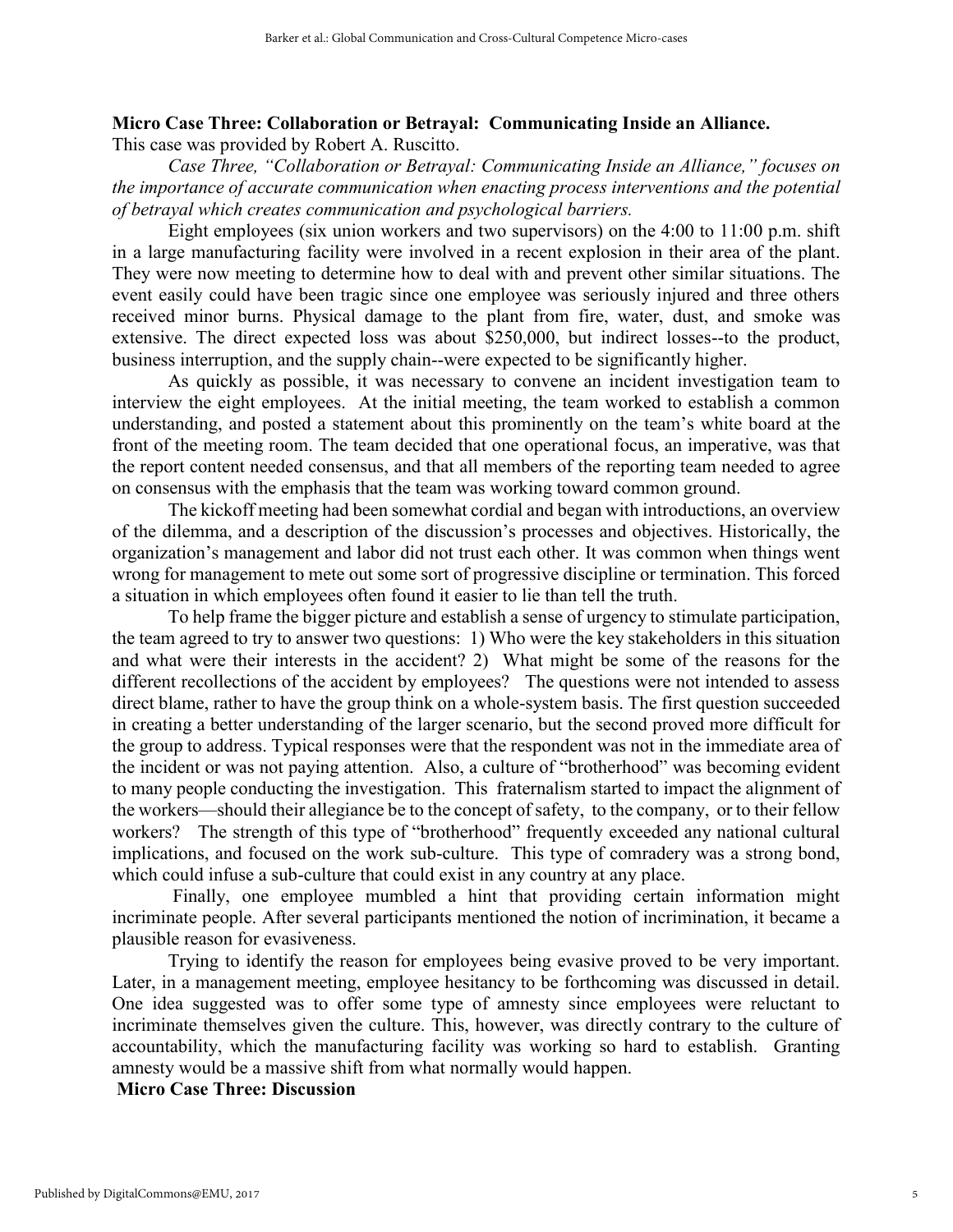- 1. **In terms of global business communication, what does this case help teach us? What is this case about?**
- **2. What is cross-cultural about this situation? Varner (2015) pointed out that "an understanding of local culture is crucial to success in global business. We need to realize that the importance of understanding local culture may depend on specific tasks and goals of the business/industry." How does the concept of identifying the communication theme for the group become important and task specific?**
- **3. Is there any regiocentric management in play here? "Regiocentric management considers the region rather than the country in which the firm is located, realizing that countries can and often do have many different cultural backgrounds" (Chaney & Martin, 2011).**
- **4. What could be done to enhance psychological safety in this setting? Why was "amnesty" an important communication tool? Note: According to Miles (1981) psychological safety is where an employee "…enters a safe situation and lets go of the usual set ways of behaving…" (p.37)**
- **5. Why was the removal of the threat of disciplinary action crucial, even though there was no precedent for this? What was done to create "a climate of…respect, inquiry, trust and collaboration…" (Marshak, 2006, p. 71)? What would be the implications for a war-torn country or a specific region in such a country? What are the implications of alliances negotiating over scarce resources in a region?**
- **6. Could communication have been facilitated by using a model from another industry? What are some of those models?**

# **Bumper sticker:** Use Communication Focused Process Interventions

#### Micro Case Four: The Ethnically Dressed Lawyer

**This case was prepared by Alex Smith.** 

*Case Four, "The Ethnically Dressed Lawyer," illustrates communication dilemmas created by visual cultural messages. The dynamics of the case are not just the idea of a person objecting to another's apparel, but the shock of others, supposed uninvolved, witnessing the law firm's communication and behavior.* 

**The partners at the city's largest law firm were concerned over how to deal with a cultural issue that had emerged between a client and the firm. Lois Rich, the CEO of a mid-sized business which was retaining a law firm for the first time, was concerned about the person the firm assigned to represent her case. It was delegated to a young woman lawyer who wore a hijab, a flowing scarf which covered her head and shoulders. She was the first in her family to be native-born in her new home country, yet she proudly carried on the family's cultural tradition of wearing the hijab. She valued wearing the hijab and wore it every day, all day.** 

**CEO Rich made it clear she was opposed to having a lawyer representing her while dressed in this attire, partly because the attire could attest to the individual's religious beliefs. Even though the case was about intellectual property rights and patent infringement, the client felt that a jury could be affected by seeing the clothing. In order to please the client, a law firm representative offered to reassign the case, but the lawyer originally assigned took issue with this solution from a professional point of view and threatened her own litigation against the firm should such action be taken.** 

**Others within the firm observed the dynamics of this cultural difference signified by the apparel. Some were witnessing this type of communication conflict for the first time. Reactions**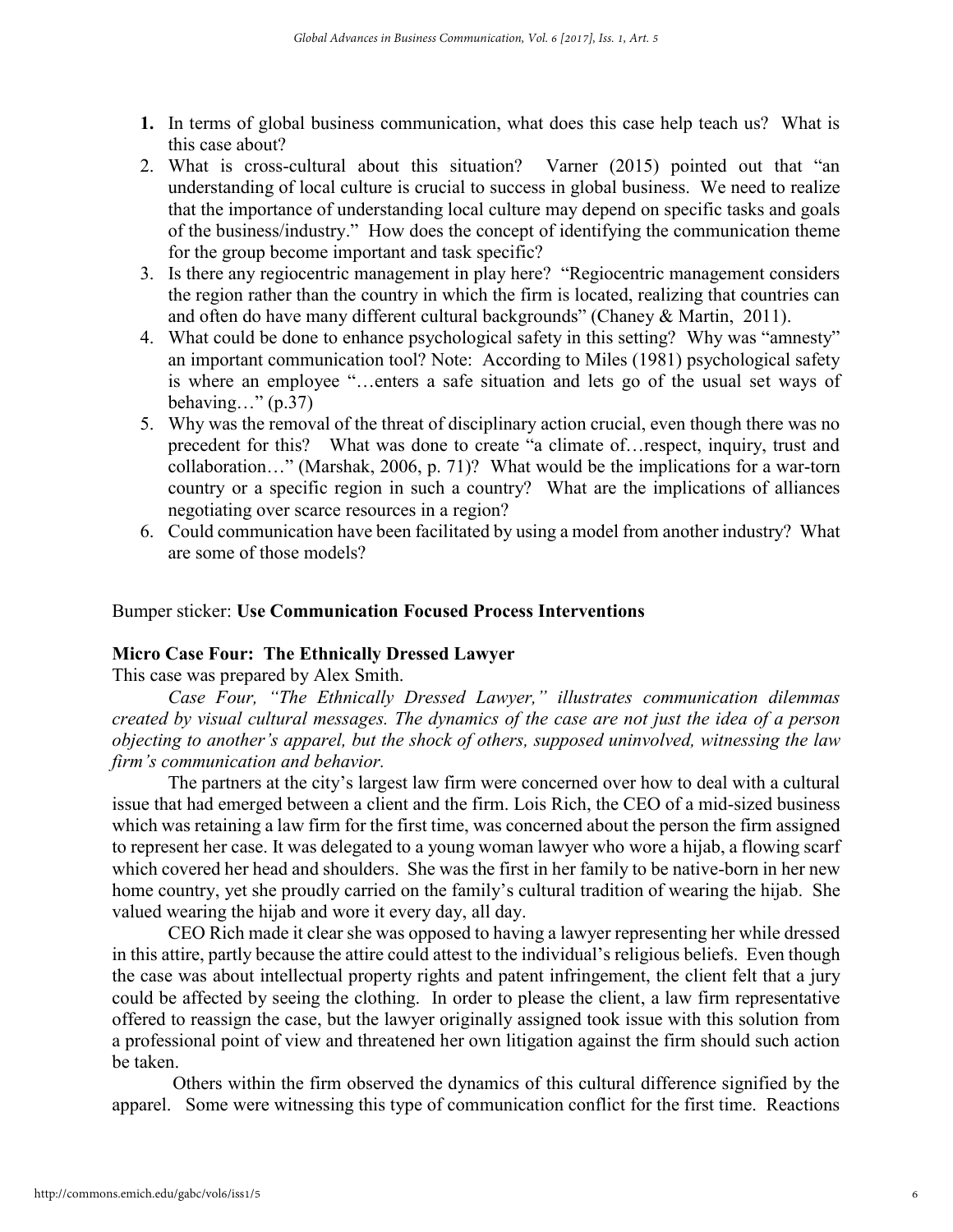**were wide ranging and included support for the client, neutrality, disgust with the firm for putting business ahead of cultural biases, surprise that the firm was not standing behind the lawyer/employee, and a recommendation to decline this client's business.** 

# Micro Case Four: Discussion

**1. In terms of global business communication, what does this case help teach us? What is this case about?** 

**2. Did each party have an open mind and work through any differences? What would be the role of a neutral third party?** 

**3. Victor (1992) includes an entire section on appearance, noting that "an individual's general appearance is a strong nonverbal communicator, both within a culture and across cultures." He cited numerous researchers who "demonstrated that an individual's overall appearance in the workplace has an impact on how others evaluate that person's work-related behavior." Victor (1992) emphasized that the choices people make regarding how they clothe and groom themselves communicates powerfully on a nonverbal level." From a communication point of view, what misinformation, fear of the unknown, and pre-existing ideas were evident in the situation with the lawyer? Once the situation developed, what communication process could have helped the parties recover from a situation of cultural intolerance? How could each party have communicated during the situation to correct that intolerance?** 

**4. In general, how can intercultural communicators with good intentions recover from a mistake or** *faux pas***? Why did preexisting cultural stereotypes inhibit rather than help communication situations?** 

**5. What could the law firm do in general to reduce such situations in the future? What can be done when cultural differences are identified? What type of support systems do people have when cultural intolerance is first experienced (Trompenaars & Woolliams, 2004, p. 318)?**

**Bumper sticker takeaway:** Assume Nothing with Others

# Micro Case Five: Fried Cottage Cheese

**This case was prepared by Christine Day.**

*Case Five, "Fried Cottage Cheese," reminds readers that understanding regional language and sub-cultural variations are significant, because many times we don't know what we don't know.* 

**Tonight, after working nine hours, the Weatherly Products negotiating team was taking a dinner break, but junior team member Catherine Roberts was not relaxing; she was worried she had committed a faux pas. The ten team members expected to eat a quick meal and return to the conference room at the hotel to continue preparing for the upcoming talks. Catherine Roberts felt privileged to be working on such a major negotiation project, and she looked forward to some casual discussions during dinner.** 

**Roberts had worked for Weatherly Products for over ten years as human resources director. The team was in the middle of preparing for crucial negotiations regarding Weatherly's supplying plastic products to a French company which had recently located a major manufacturing branch in Kentucky. The team members came from various locations throughout the world, and two spoke English as a second language. For convenience, the Weatherly team was working and staying at**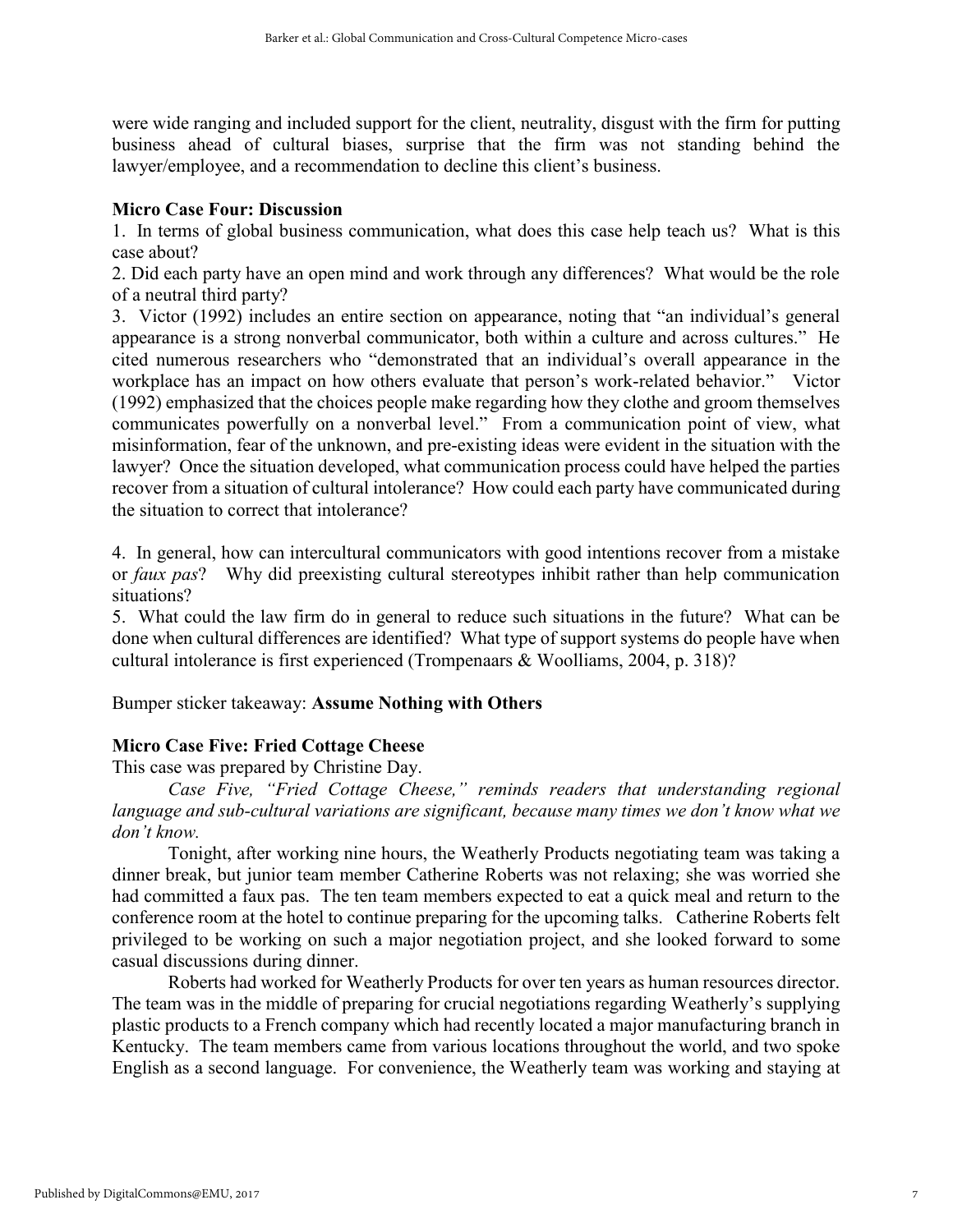**the same hotel where the negotiations would be held. The site was the Convention Hotel in Paducah, Kentucky, the city's largest and most beautiful hotel.** 

**Roberts, who held an advanced degree in English language and literature, considered herself to be articulate in her native English language. She felt she had little to learn regarding communicating in English. French, however, was a different story.** 

**Henry Dexter, Weatherly's lead negotiator, was set to order first. Roberts listened with care in order to hear Dexter's specific meal choice, since she intended to match her order in terms of typical content. Her mind was on the idea of whether the meal of choice would be a quick sandwich or full dinner. She had one option for each picked out.** 

**Sitting across the table from Dexter, the lead negotiator, Roberts leaned forward and strained to hear his words against the din of typical restaurant noise. Dexter began to order, looking directly at the server standing next to him. His words were clear: He ordered a toasted ham-andcheese sandwich with a side order of "fried cottage cheese." Catherine considered herself to be food savvy and aware of many traditional, and even some trendy dishes. She had never heard of fried cottage cheese!** 

**She started to make a loud, humorous comment about fried food and its lack of healthy nutrition, but thought better of the idea. Dexter was, after all, the lead negotiator and outranked her by several layers of management; she certainly would not want him to misunderstand the remark as disrespectful. Thinking it was better to be safe than sorry, she said nothing.**

**She waited in anticipation, filled with curiosity as to what this mysterious dish of fried cottage cheese was. Of course, she knew that cottage cheese was a dairy product high in protein, but how would the cook fry it? What would it taste like? She puckered up her mouth at the thought of such a weird sounding dish.** 

**When the food arrived, she stared at his side dish. It appeared to look like regular cottage cheese with small chunks of fruit. Roberts asked herself, "***Where was the fried cottage cheese***?" Finally, curiosity got the best of her, so she leaned over and said, "Say, that looks good. What did you order?" The lead negotiator had a puzzled look on his face when he answered, "A toasted ham-and-cheese with a side dish of fruit and cottage cheese." He said each word distinctly. This enunciation did not sound at all similar to what he told the server. Not at all. To cover her embarrassment, Roberts quickly muttered, "Well, it looks really good."** 

**Actually, Roberts felt like she had been hit over the head by a baseball bat. She was silent as she carefully thought about the impact of what had just happened—and what might have happened. The verbal description the lead negotiator had given her did not sound similar to what he had articulated to the server. Yet clearly the server had understood, because Dexter was obviously happy with what was delivered. Roberts suddenly became conscious of the cultural noise in her brain. She would have never imagined that the lead negotiator—or anyone on the team---would speak a second "English Language," one with regional accents and all of the implications. She was aware that many in the world face these issues, but it did not occur to her that a country with the "same" language might also have similar challenges.** 

## Micro Case Five: Discussion

**1. In terms of global business communication, what does this case help teach us? What is this case about?**

**2. What did Roberts need to think deeply about?**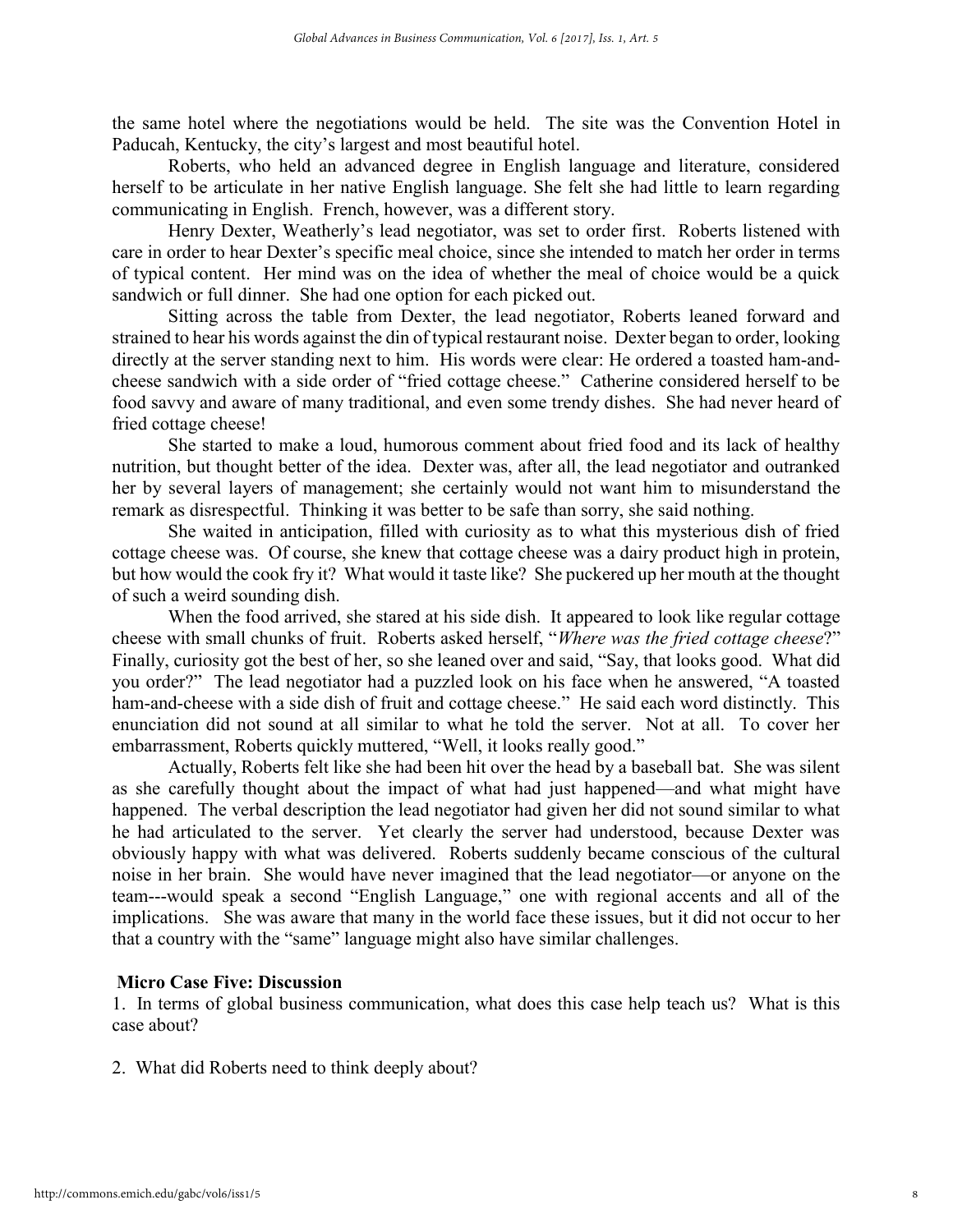**3. What specific aspects of communication had she overlooked or misunderstood without even being aware of the regional variance. What considerations should Roberts reflect on, such as regarding the "implications of language and vocabulary choice, accents, dialects, regional difference, and the barriers associated with assumptions" that Victor (1992) suggested? What are the implications for the user of the dialect, Henry Dexter?** 

**4. What lessons did she learn while sitting in her own country listening to and speaking her own native tongue? What are the implications for doing business globally?**

# **Bumper Sticker:** Recognize that you don't know what you don't know.

# Micro Case Six: Culturally Appropriate Responses

**This case was provided by Tianjiao Xu.**

*Case Six, "Culturally Appropriate Responses," concentrates on the fact that acceptable ideas in one culture are not always transportable to another culture. In addition to diversity issues, the case addresses concepts around face saving, language, and sub-culture.* 

**After two years apart, four friends from China were together in an exciting U.S. resort city, yet they found their enthusiasm dampened by a careless remark from a native-born couple. The evening had started out magnificently. The friends had not seen each other for a couple of years and they were all delighted to be going out together. They were so happy, in fact, that they were all holding hands as an expression of friendship and affection, just as they might do in social settings in China.** 

**As the young women left the hotel where they had dined, they walked down the street hand in hand. In fact, they were all smiles, even skipping a bit with blissful energy. As the four turned the corner and headed down a main street, an American couple approached from the opposite direction. Upon seeing the four holding hands, the woman loudly commented to the man, "Oh**  look, honey, a group of Oriental lesbians! Isn't that nice?!" Caught off guard by the comment, the **young women immediately released each other's hands as if they were singed. After the couple passed, one of the foursome tried to hold hands again, but the others would not. They were embarrassed that people would stereotype them this way, when all they wanted to do was to be happy with their friends. Under these circumstances, there was no possible way to preserve the young women's dignity. They were also caught off guard by the couple's presumption that the Chinese women did not speak English and therefore were not expected to have understood the remark.** 

## Micro Case Six: Discussion

- 1. **In terms of global business communication, what does this case help teach us? What is this case about?**
- **2. Babcock (2015) stated that "global business communication is going in the direction of increasingly more complexity and diversity…which results in 'competency levels' of familiarity and knowledge regarding how to communicate with others." How do these concepts relate to the cultural repercussions of the girls holding hands? In China? In North America? Other places in the world?**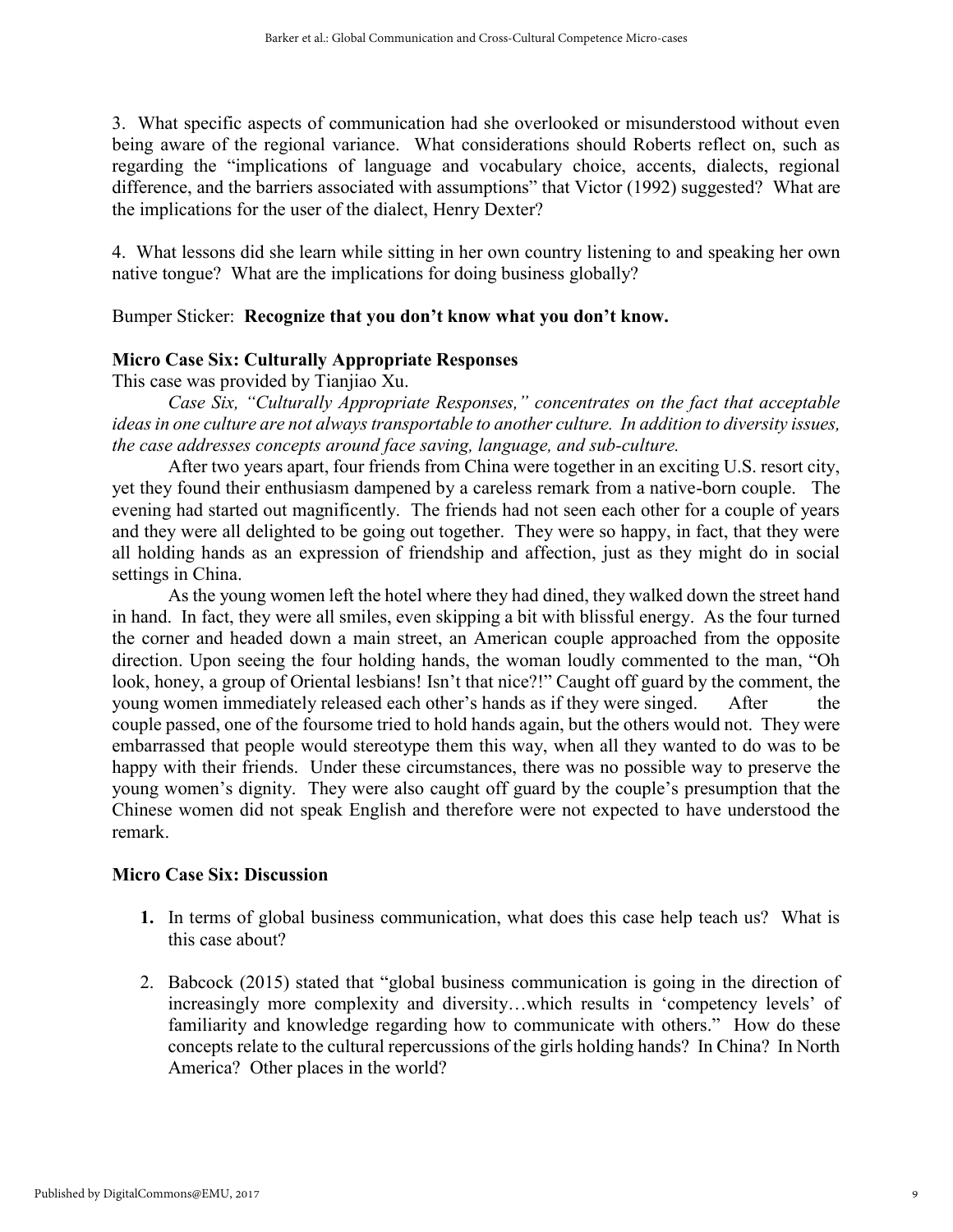- **3. Face saving is a significant issue in Chinese culture. Cardon (2009) reported about the role of face in Chinese business culture, such as giving face, protecting face, vying for face, and not considering face. Cardon also included dominant face practices and related strategies based on business relationships. How could the young women manage face saving in this particular situation?**
- **4. What judgments were made about a non-verbal action? What could have been done to prevent these judgments?**
- **5. How did the perceived judgments impact the young women's behavior for the rest of the weekend and well-beyond?**

**Bumper Sticker:** Perceptions are not facts.

## Micro-Case Seven: Sub-Cultural Issues: Intent Versus Impact

**This case was provided by Elizabeth Kujava and Christine Day**

*Case Seven, "Sub-Cultural Issues: Intent versus Impact," underscores the concept that cross-cultural and sub-cultural dilemmas do occur, in spite of the best of intentions. Communicators need to take responsibly to be aware, ask questions, and learn details prior to communication.* 

**Professional meeting facilitator Rebecca Dumont was driving back to Minneapolis the morning after an unproductive, tense meeting in northwestern Minnesota. She was thinking about the encounter, because she was totally befuddled by what went wrong. She intended to be effective, but the impact of what she did was quite different from her expectations. Elsewhere in the past, she had considerable success facilitating meetings, but this time nothing seemed to have worked. Born and raised in Atlanta, Georgia, in a big, loud family, she had recently moved to Minneapolis, Minnesota. The day previous to this apparently unsuccessful meeting, she drove over 250 miles from the Twin Cities (as the Minneapolis-St. Paul area was called) to a very small town in the northwest corner of Minnesota to facilitate a crucial meeting between a non-profit agency and a group of local Native Americans, who communicated with silent gestures and a slight nod of the head. The meeting topic was about a crisis caused by a health care clinic service now offered which was contrary to the Native Americans' values.** 

**An hour after the meeting started (with it scheduled to run for another hour) Dumont had shivered as she faced the room full of people. The social temperature inside the meeting room was not much warmer than the midwinter weather outside. The meeting was punctuated by long periods of silence or times when Dumont (rather than the participants) did all of the talking. The people were polite but seemed unwilling to participate in the discussion by speaking or even giving general opinions on how the group felt as a whole. This certainly differed from the loud, boisterous culture in Georgia, her home state, where everyone had something to say about everything. Dumont had tried calling on people directly, but that did not work. However, people's emotions were evident from the glaring facial expressions and the frosty non-verbal messages conveyed as many chose to sit silently with their arms crossed. Dumont had no doubt that the people there knew a significant amount about the current crisis, but for some strange reason they were unwilling to speak.**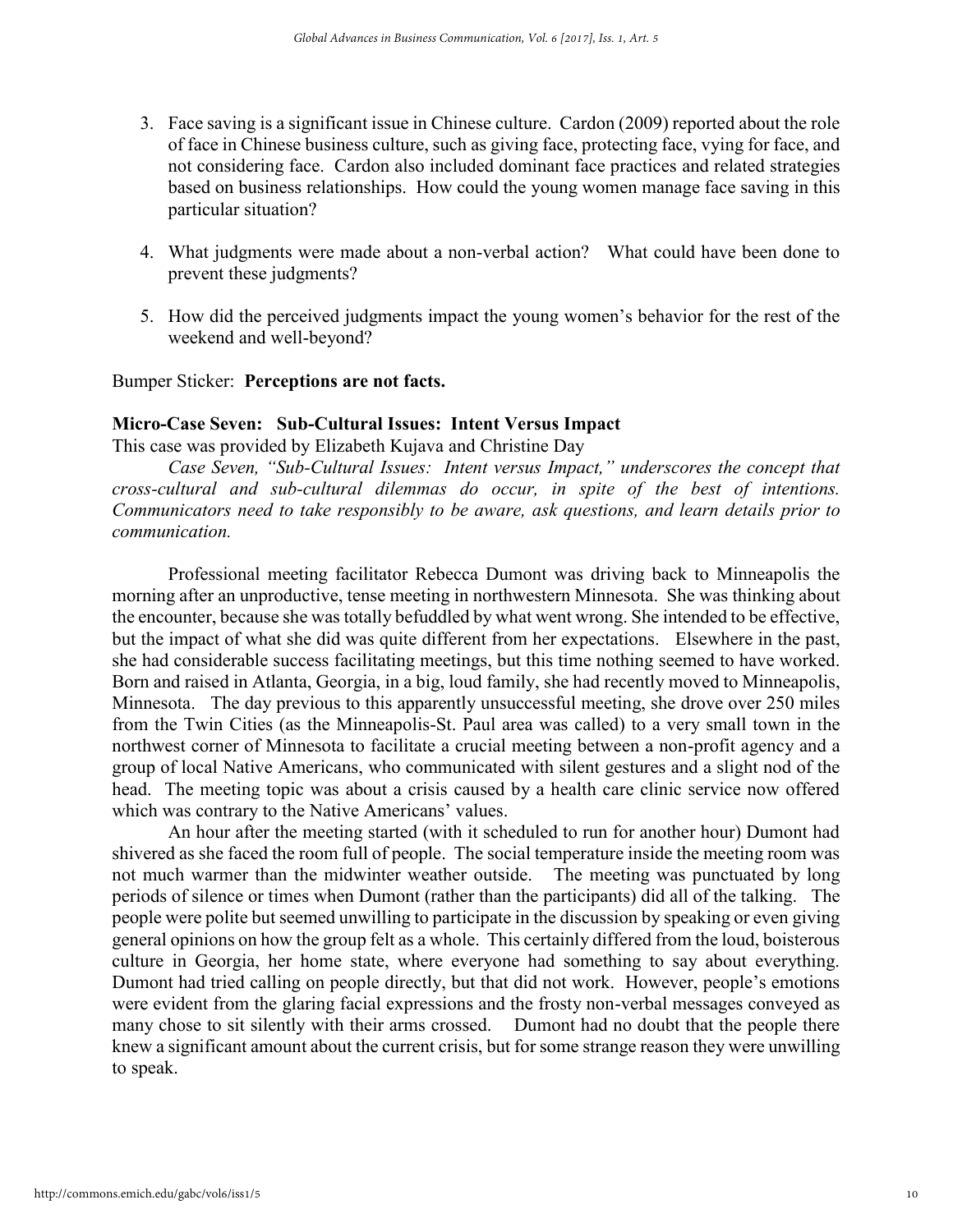**Dumont had tried to maintain her role as a neutral party, speaking objectively and impersonally, relying on facts, data, and other specific examples. She had planned carefully for the meeting from choosing to dress in her best business suit to preparing a specific, time-bound agenda. Without trying to be overbearing, she used her best managerial voice as she concentrated on moving the agenda along, focusing on the present problems with the hope that the evening's meeting could provide some quick solutions. She realized that she had just met all of the people in the room, but she tried to smile frequently to let them know she was here to help. Even though the lack of audience response made Dumont uncomfortable with the meeting process, she had still tried to pay attention to the cues in the room. Frustrated, she finally ended the meeting 30 minutes early.** 

**As the meeting broke up, Ryan Jones, a young employee from the non-profit, came up to Dumont. Since she thought the community situation was becoming tense, Dumont was curious about what Jones might have to say. She wondered why he had not spoken up during the meeting, but chose, rather, to come up after it to comment. Dumont immediately detected what she felt was an "attitude" on Jones's part—his arms were crossed, his eyes were focused on the ground, and he did not speak immediately. When Dumont had just about concluded that Jones had nothing to say, he started to speak, slowly and thoughtfully, with emotion in his voice: "We truly do need to consider the past and its implications on this decision." Dumont had a hard time listening to this comment, because Jones seemed to have missed the point. Dumont had tried so hard to keep the meeting focused on moving forward, not looking back. She shrugged her shoulders, let Jones finish talking, and then packed up her bag and left the meeting.** 

**It was years before Dumont came to realize the strong lessons that evening taught her. Looking back she realized that she was caught blind-sided by a sub-culture of which she was completely unaware. She also realized that during the meeting, she was unable to be open to a quick adjustment, something that all skilled facilitators needed to be able to do. She now knew that she needed to add depth to her facilitation skills, and that she should carefully avoid stereotyping associated with cultures. These were important keys to effectiveness in any communication situation.** 

## Micro Case Seven: Discussion

**1. In terms of global business communication, what does this case help teach us? What is this case about?** 

**2. Dumont came to the meeting with a lack of awareness of the sub-cultural dynamics of the communication style and the assumed values of the audience. What should Dumont have done BEFORE the meeting to create a more successful outcome? DURING the meeting? AFTER the meeting?** 

**3. Victor and Day (2013) "believe in the importance of cultural context in the global application of organizational practices. Relationship building, organizational structure, specific processes, practices, and global culture have a fluid interaction that impacts the dynamics of any give situation. Resolution can often be found in the specific effort of those involved to forge a bond of harmonizing expectations." What harmonization should have occurred in this situation? What additional communication skills and sub-cultural understanding skills should Dumont have brought to the meeting?** 

**4. What specific communication, cultural, and facilitation skills could she have used that night? What other details would have created a more successful meeting (see Native American communication expert Teuer's publication,** *Everything you Wanted to know about Indians but*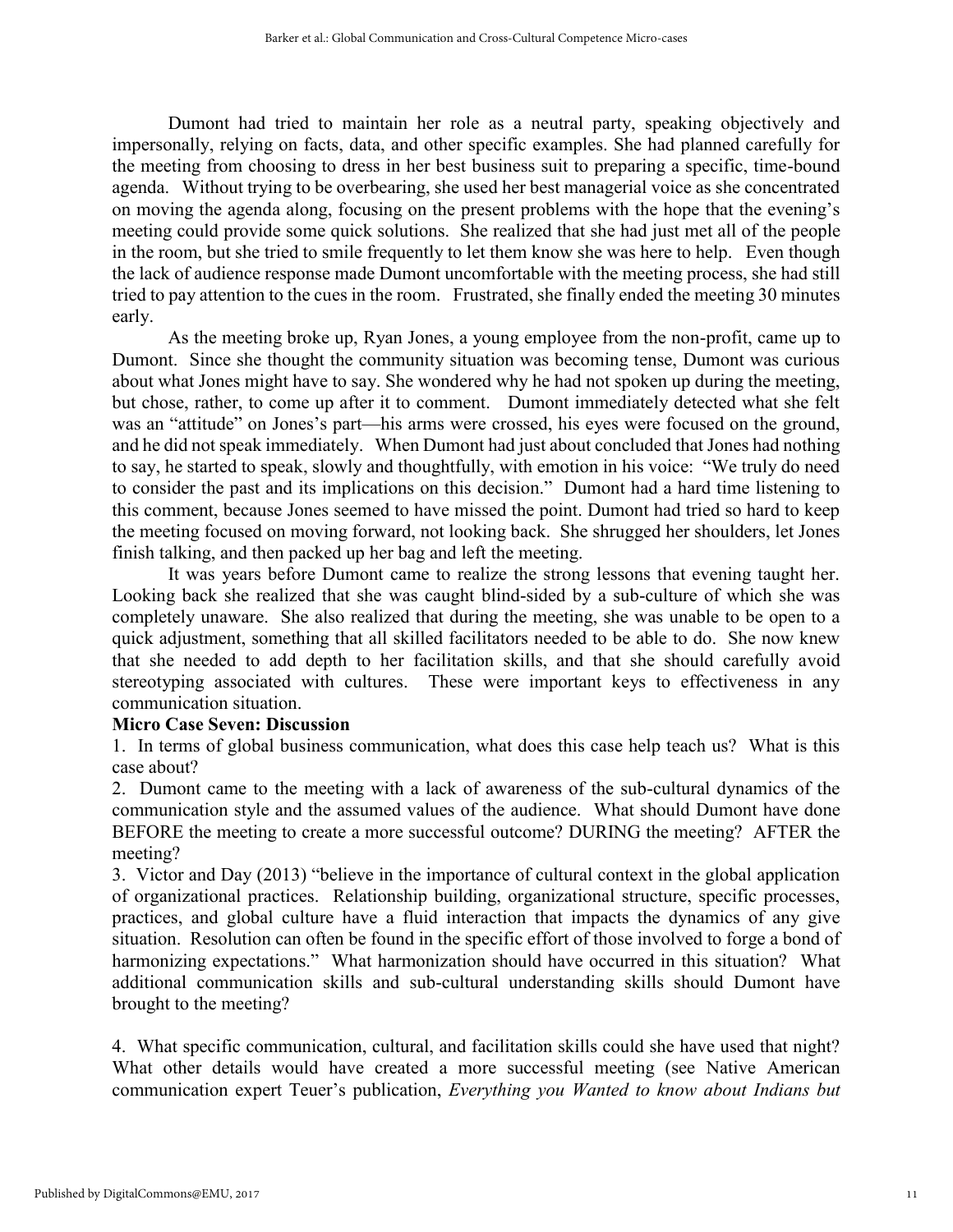*were Afraid to ask,* **2012)? What issues does Teuer point out that could carry across to many other cultures and sub-cultures?**

**5. What stereotypes did Dumont bring to the meeting? What stereotypes did the Native Americans bring to the meeting?**

**6. What issues of sub-cultural understand and communication skills should Dumont be aware of BEFORE she planned and held the meeting?** 

**Bumper Sticker:** Good intent cannot overcome bad impact.

## Approaching the Challenges

**Many aspects of the global community have created peers of people who never imagined they would be peers; it has created neighbors of people who never dreamed they would share a common business community. One incredible example of the implications of this statement is a fact pointed out by General Electric's CEO Immelt (2017): "GE now conducts business in some 180 countries, up from about 100 in 2010."** 

**These seven cases highlighted various aspects of global communication, cultural issues, and sub-cultural considerations that arise when people use their own specific global lens. Our intent is to help people re-focus their perspective so as to integrate results with the successful application of both theory and competency. Victor (1992) emphasized that "basic tenets understood to be effective in transferring ideas and message in the workplace in one culture may prove entirely ineffective or even counterproductive in another culture." Knowledge of many cultures is necessary; an effective examination of the differences and similarities of doing business in different countries is imperative; and, skills to mitigate the multiple cultures involved in a single business transition are crucial to business success (p.3).** 

**For people who want to increase their global communication competencies, the key is to ask questions. People need to "ask questions aimed at obtaining enough understanding of another culture so that he or she can secure the right answers" (Victor, 1992). As global communicators ask questions, they will find that more questions become evident, but the answers start leading them to a path of understanding.** 

**Schein (2010) would have people gain a perspective by asking questions related to understanding artifacts (what can easily be viewed, such as dress, language, and the behavior of employees), values (what the business and its employees exhibit), and assumed valued (a level of values that cannot be measured but do make a difference to the organization's culture, such as beliefs and the inner aspects of human nature demonstrated by the organization's culture (Schein, 2010). Once people begin to understand that their values are not necessarily shared, their communication process may start to change.** 

**Hall (1976), an anthropologist, introduced the idea of contexting in the seminal work**  *Beyond Culture*. He noted that in high context cultures, equally important to the words in a message **are important rituals, roles, and non-verbal cues surrounding the communication. In contrast, in low context cultures, the actual words that are spoken or written are what matters. Understanding where a country falls in this cultural continuum is critical to communicating and doing business.** 

**Hofstede (1991) pioneered dimensional research in intercultural business communication. He defined culture as the "software of the mind" –- mental programs that make us inclined to patterns**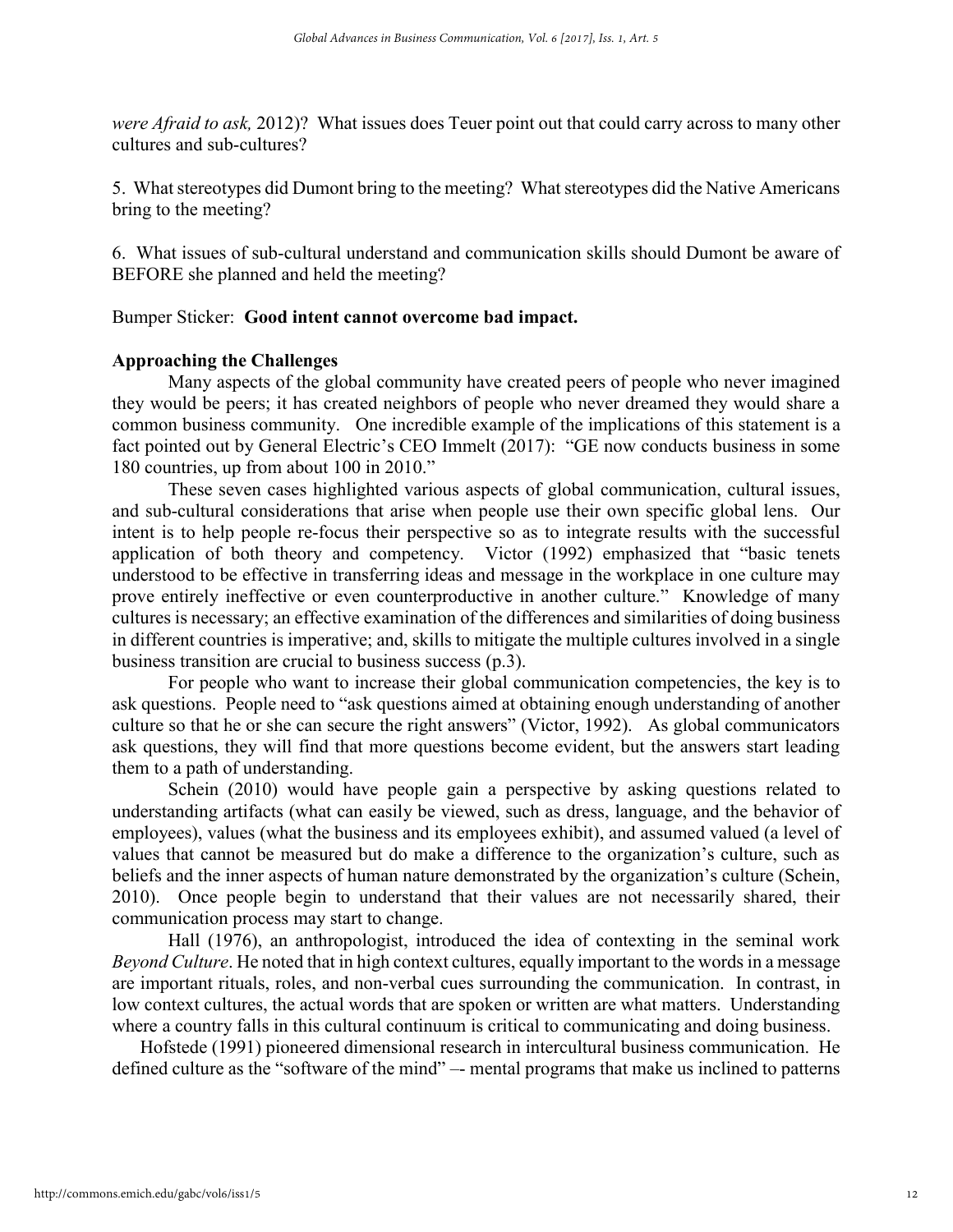**of thinking, feeling, and acting. Hofstede created six dimensions of culture that are designed to make it easier to identify and understand cultures better. The six dimensions are:**

- Power distance Pattern of distribution of power to culture's members.
- Individualism/collectivism Degree to which individuals perceive themselves as members **of a group.**
- **Uncertainty avoidance – Level of tolerance of ambiguous, new, or changed situations.**
- **Masculine/feminine**
- **Long-term/short-term - Long-term cultures prepare for change; short-term cultures focus on traditions and tend to resist change.**
- Indulgence/restraint Gratification of individual desires.

**Building upon Hofstede's research, Trompenaars and Hampden-Turner (2004) developed seven dimensions that illustrate points of cultural tension. They are:** 

- **Universal/particular – Flexibility versus rules**
- Individual/Communitarian The good that drives decisions (the individual or society **as a whole).**
- **Neutral/affective – Expression of emotion.**
- **Specific/diffuse – Public and private boundaries.**
- **Achieved/ascribed – Source of merit (personal accomplishment or connection).**
- Sequential/synchronic Sense of time (linear and limited or cyclical and expansive).
- Internal/external Individual control over one's destiny.

**Bohannan (1995) in** *How Culture Works* **shared that, "People examine cultural processes that they do not understand in terms of stories – just as they see mystical religious ideas in terms of myth." He continued, emphasizing that "Once we succeed in recontexting cultural values into social science and the insight of social science into the real world, we stand a better chance of getting our simulations and our scenarios of the future more nearly right. If we actually get them right, our visions will have become more than some mere yearning for harmony or Utopia."**

**Understanding where tensions or misconceptions are more likely to come about is not based on the magic of one model or theory. However, there are many models and theories which help ease understanding of the global communication processes. One example is evidenced in Fons Trompenaar's TEDx talk in Amsterdam ("Riding the Waves of Culture," 2013). In addition, Trompenaars created something called the 4Rs of applying transcultural competence: Recognition, respect, reconciliation and realization. The first step is recognizing what the cultural dilemma may be primary in a situation. The second step is respecting that there is a dilemma and that both sides of the dilemma have cultural legitimacy. The third is reconciling the dilemma through coming to some sort of agreement that honors all sides. It is looking at a win-win scenario and not a win-lose one. Finally, the fourth is bringing into realization the needed change to sustain a reconciled solution (Trompenaars & Woolliams, 2004).**

# Extending Indirect Experiential Opportunities

**Hall (1976) stated that "understanding the reality of covert culture and accepting it on a gut level comes neither quickly nor easily; it must be lived." Unfortunately, many business professionals do not have the luxury of living for extended periods of time in another culture. It is the purpose of these seven casesto start a dialogue and to help people ask questions about various aspects of global communication, cultural issues, and sub-cultural considerations that might arise**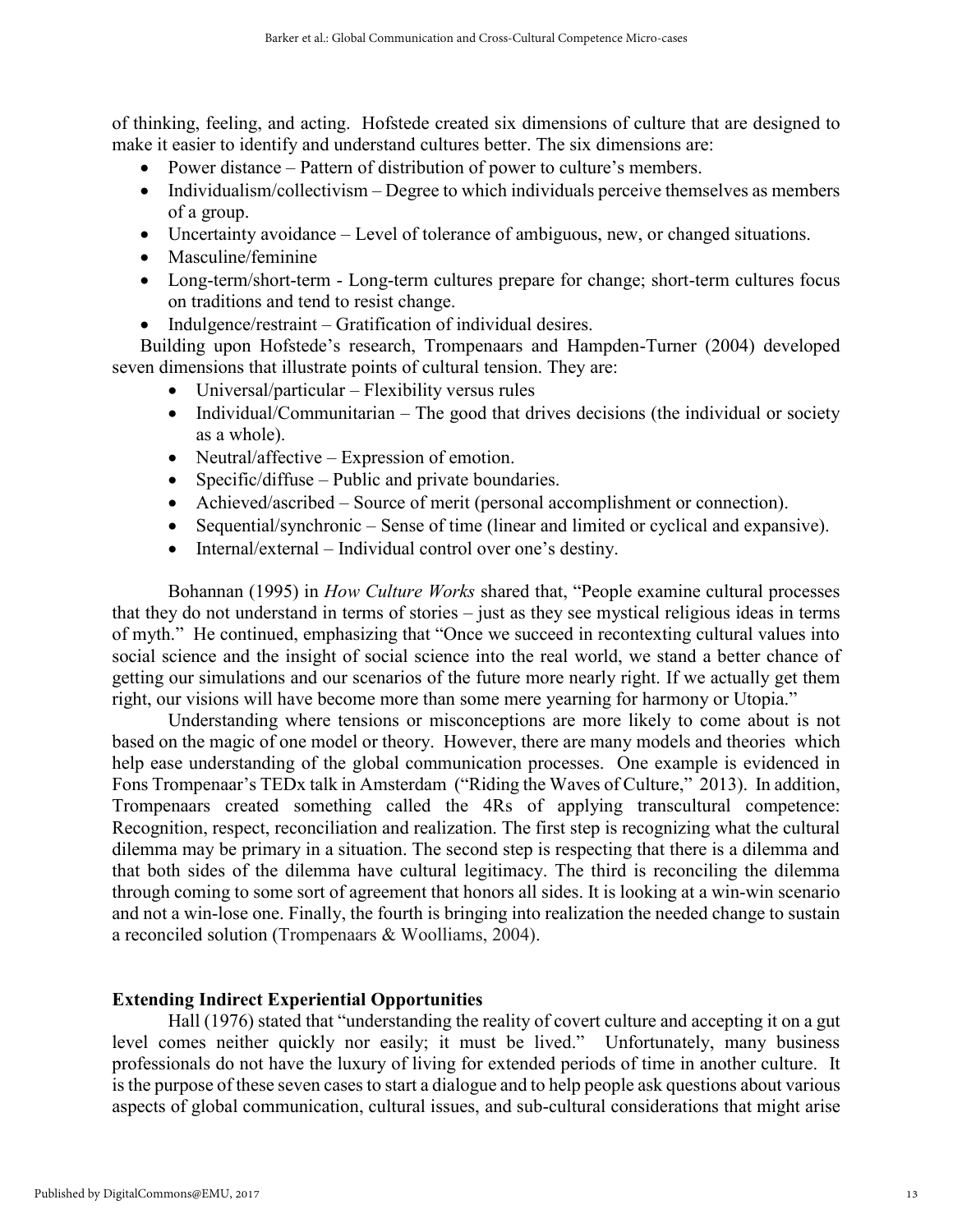**from people communicating and doing business through and expanded cultural lenses. This indirect experience may begin a journey to explore the nuances of communication issues that business people operating globally may face daily.** 

**Tan (2015) suggested that "our current thinking about what constitutes global business communication and our current theoretical models and perspectives of global business communication will undergo a paradigm shift." He continued, highlighting the idea that new media and social media will create a transformation "unleashed by these new media about how people connect and interact with each other."** 

**Foster (1992) focused on "the value of a global mind-set over a global miscellany." He suggests that the "more you understand about the history, art, music, literature, politics, economics, religion, psychology, sociology, anthropology, and mythology of a people, the more likely you**  will be to succeed in communicating with them." Foster advocated that while it is "crucially **important to learn all one can about other cultures, but the enormity of the challenge" creates a challenge that is nearly impossible. He strongly recommended that "it is best to begin by understanding the one culture we can truly master, our own, and becoming aware of the ways it affects the process of working with others…" (Foster, 1992). He concludes with a challenge: "our first priority should not be the gathering of a miscellany; our first priority needs to be the development of a larger, deeper, and more empathic approach to doing business with other cultures." He used an analogy "no one can know everything about someone else's culture, just as you cannot gather every fish in the sea;" rather, it "is more like a journey" (Foster, 1992).** 

**Many questions remain: How can we evolve our own work and practices to further support cultural sensitivity and competence? How can such experiences be shared effectively, so that people do not feel alone in trying to conquer cultural and communication gaps? Why does the surprise of the situation seem to leave us in a befuddled state often too late for correction? It also seems as if there are more than just two sides, but as many sides as a faceted stone. Our communication and cultural lenses are often unknowingly distorted.** 

**The need to avoid biases and optimize opportunities when dealing with different cultures is not new. Our global society demands new awareness of multiple communication and cultural patterns, not just our own. These patterns will continue to evolve, too, as the "new box" thinking changes the way we communicate in this cross-cultural and multicultural world (Glover & Friedman, 2015).** 

**As we continue to evolve our capabilities to communicate globally and to respect cultures, we must all continue to develop our learning through shared understanding. These case studies have provided just one mechanism for extending our indirect experiential opportunities**

**As the late Nelson Mandela said, "A good head and good heart are always a formidable combination" (Mandella, n.d.). We could not agree more.**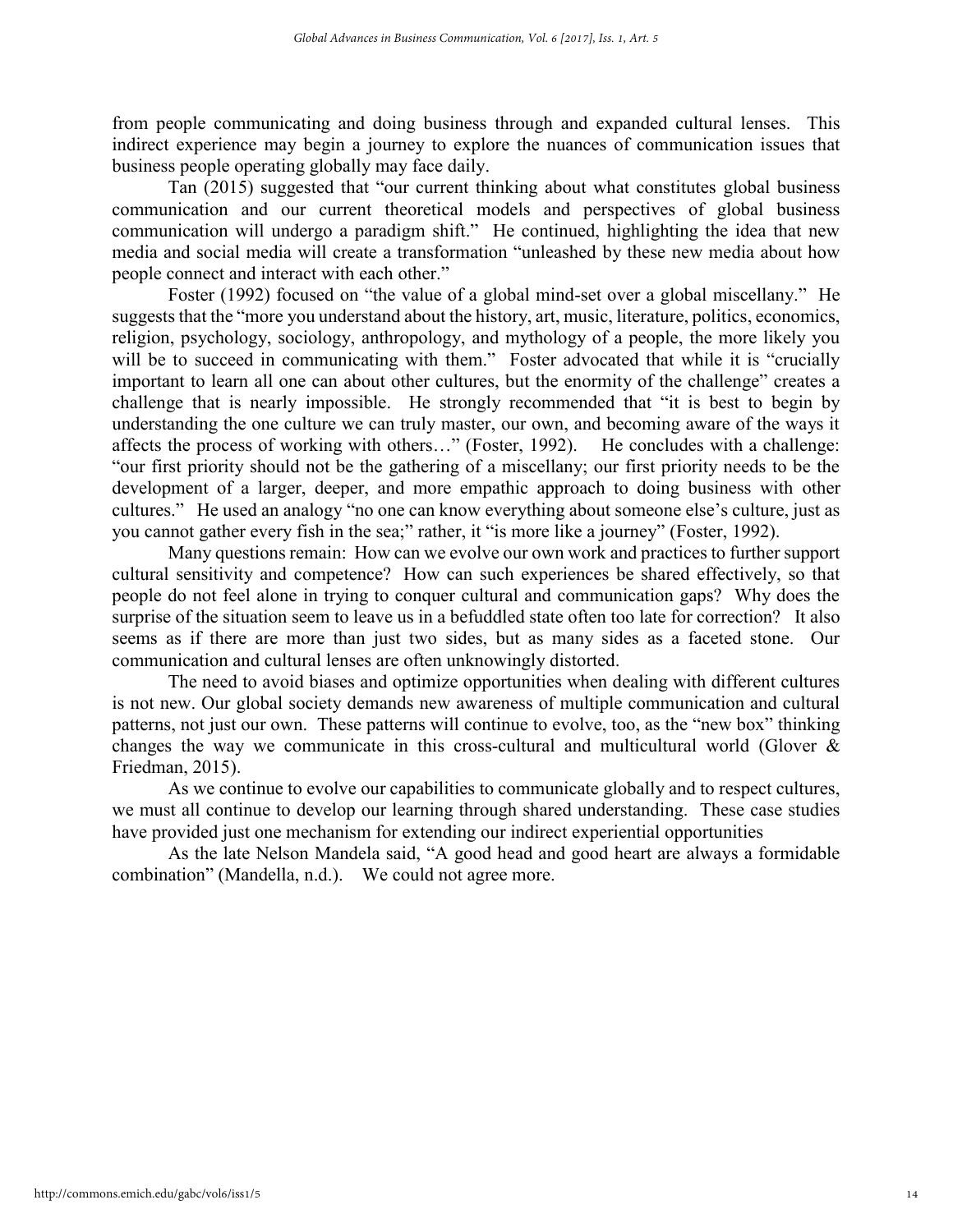## Side Bar

**Victor (1992) created the LESCANT model that represents seven areas to consider when dealing with international business communication. This is a useful framework when working in a global environment. The seven variables include issues related to:** 

- **Language—This includes language, language being filtered through a third-party translator, cultural implications, the implications of language and vocabulary choice, accents, dialects, regional difference, and the barriers associated with assumptions. Example: On a recent trip to South Africa, one of the authors noticed that many people speak Afrikaans, which has evolved from the Dutch vernacular, and often referred to as "African Dutch." It is a hybrid language and is spoken by many in the region, even if it is a second language to some in the area.**
- **Environment—This includes the nature of the environment in which the business communicators live and work, the use of technology in that environment, and the specific cultural perceptions of the relationship business people have to the environment, including a wide range of issues such as climate, transportation, logistics, health care, sanitation, settlement patterns, and energy**
- **Social Organization—This includes the common institutions and collective activities shared by the business communicators in that culture. This could include family, religion, community, the role of genders, and use of leisure time. The subtly of the social organization concept centers around the idea that communicators may be aware of the differences but unaware of the implications.**
- **Context (high or low)—This includes the differences between high and low contexting in cross-cultural business situations, such as relationships, explicit communication, law, uncertainty avoidance, and face-saving. Assumptions of what is understood creates significant dynamics in the business communication environment.**
- Authority—This includes all of the elements related to authority, such as authority **conception, power perception, power distance, trust, decision-making processes, and leadership style, as well as the implications of accommodating differences in authority.**
- Non-Verbal—This includes a multitude of issues, such as active and passive nonverbal **communication, kinesics, appearance, dress and adornment, oculesics (cross-cultural and gender differences), haptics, proxemics, paralanguage (voice quality, vocalization, vocal qualifiers), and passive nonverbal communication (color, numerals, emblems or symbols, olfactory messages) (Kelm & Victor, 2017).**
- **Time—This includes the use of time beyond the clock and calendar, but as a medium of communication, the relativist perception of time, the effects of monochromic versus polychromic time, and other dimensions related to a range of intercultural differences in temporal conception.**

# **References**

**Babcock, R. (2015). Global advances in business communication from multiple perspectives."** *Global Advances in Business and Communication, 1***(1), 5.** 

**Barker, Kimberley J. (2015).** *Patient- and family-centered care and its influence on healthcare at the University of Michigan Health System* **(Doctoral dissertation). Available from ProQuest Dissertation and Theses database. (UMI No. 3708227).**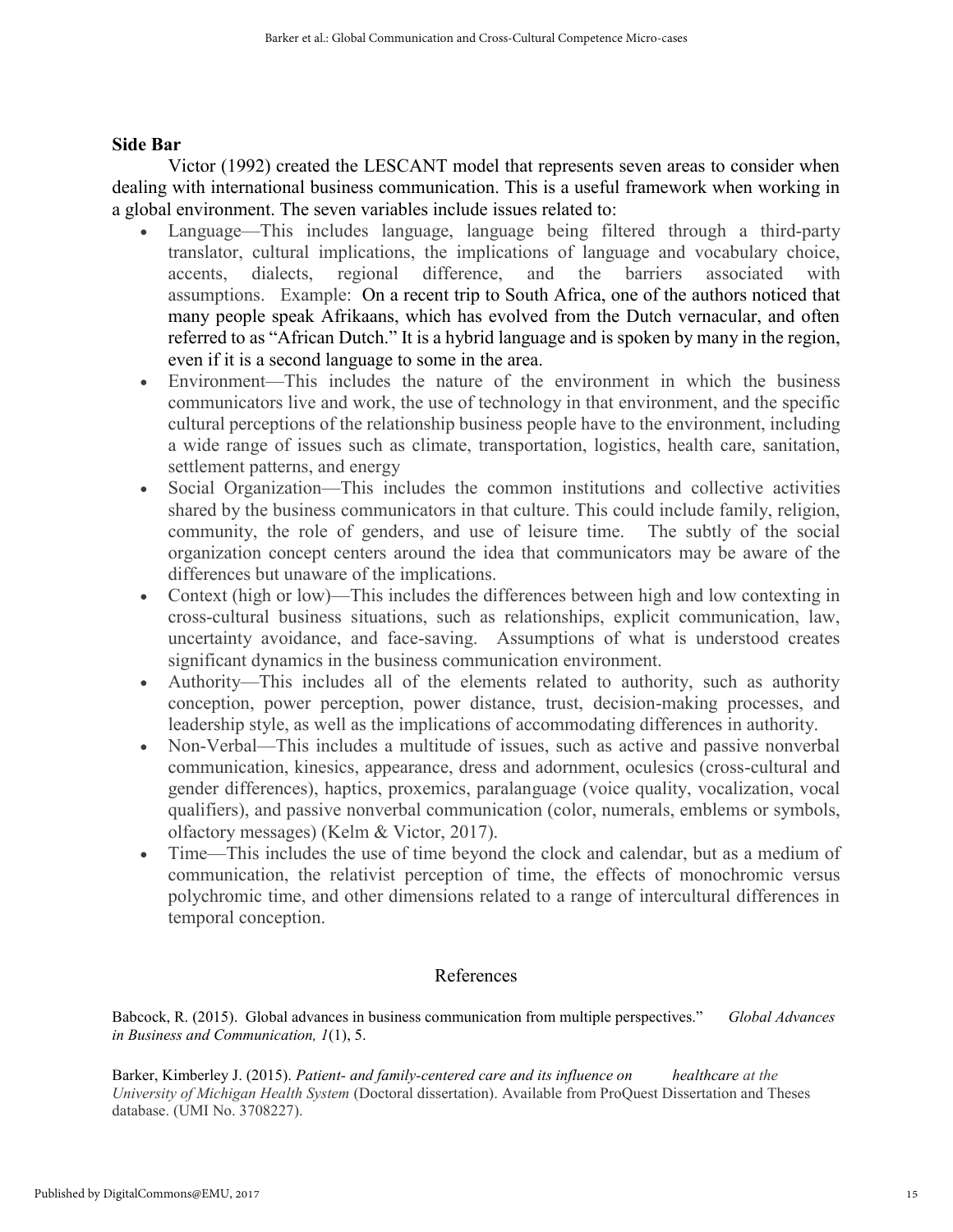**Black, J. S., & Mendenhall, M. (2000). A practical but theory-based framework for selecting cross-cultural training methods. In M. Mendenhall & G. Oddou (Eds.).** *Readings and cases in International Human Resource Management* (3<sup>rd</sup> ed.), (pp. 442-469). Scarborough, Ontario, Canada: South-Western College Publishing.

**Bohannan, P. (2010).** *How culture works***. New York: Simon and Schuster.** 

**Cardon, P. W. (2009). A model of face practices in Chinese business culture: Implications for western businesspersons.** *Thunderbird International Business Review, 5***(11), 19-36.** 

**Chaney, L., & Martin, J.** *Intercultural business communication* **(5th ed.). New York: Prentice Hall.** 

**Conaway, R. (2015). Global advances in business communication from multiple perspectives.** *Global Advances in Business and Communication***,** *1***(1), 4.** 

**Duronto, P. M., Nishida, T., & Nakayama, S. (2005) Uncertainty, anexiety, and avoidance in communication with strangers.** *International Journal of Intercultural Relations***, 29, 549-560.** 

**Foster, D. A. (1992).** *Bargaining across borders: How to negotiate business successfully anywhere in the world.* **New York: McGraw-Hill.**

**Glover, J., & Friedman, H. L. (2015).** *Transcultural competence: Navigating cultural differences in the global community***. Washington, DC: American Psychological Association.**

**Hall, E. T. (1989).** *Beyond culture***. New York: Anchor.**

**Hofstede, G., Jan, H. G., & Minkov, M. (1991).** *Cultures and organizations: Software of the mind***. London: McGraw-Hill.** 

**Immelt, J. R. (2017, September/October). How I remade GE and what I learned along the way.** *Harvard Business Review***, 42-51.** 

**Kelm, O., & Victor, D. (2017).** *The 7 keys to communicating in Brazil***:** *An intercultural Approach***. Washington, DC: Georgetown University Press.** 

**Marshak, R. (2006).** *Covert processes at work***. San Francisco: Berrett Koehler.** 

**Mandela, N. (n.d.).** *Good reads***. Retrieved from [https://www.goodreads.com/author/show/367338.Nelson\\_Mandela](https://www.goodreads.com/author/show/367338.Nelson_Mandela)**

**Miles, M. (1981).** *Learning to work in groups***. New York: Columbia.** 

**Mukherji, S., & Jain, N. Development of a scale to assess communication effectiveness of managers working in multicultural environments.** *Global Advances in Business Communication,4* **(1).** 

**Rogers, P. (2015). Global advances in business communication from multiple perspectives.** *Global Advances in Business and Communication, 1***(1), 3.** 

**Schein, E. H. (2010).** *Organizational culture and leadership* **(4th ed.). San Francisco, CA: John Wiley & Sons.**

**Society of Human Resource Management. (2017).** *H.R. competencies***. Washington, DC: Author.** 

**Tan, J.S. (2015). Global advances in business communication from multiple perspectives."** *Global Advances in Business and Communication, 1***(1), 6.**